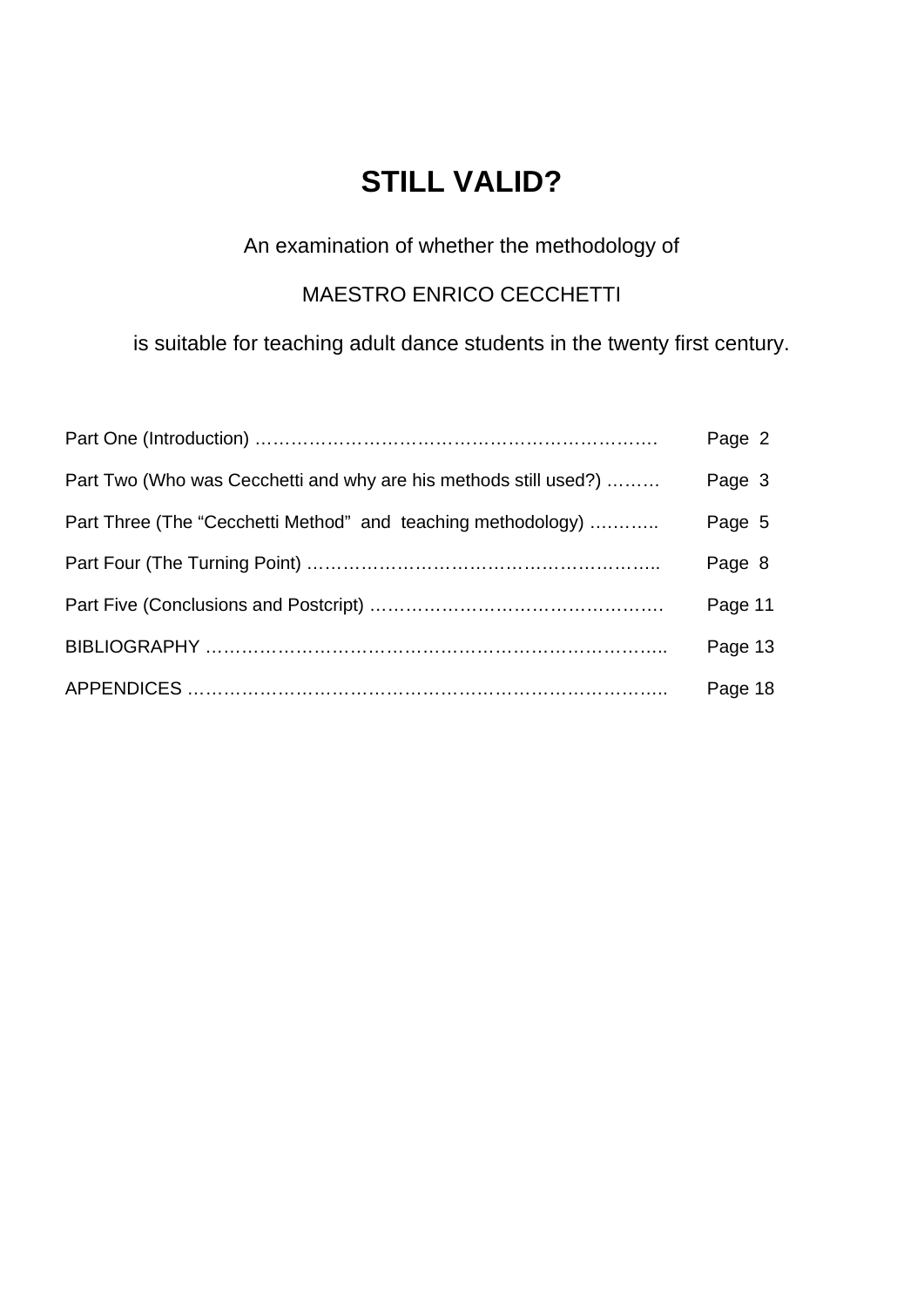# **Part One: Introduction.**

Few Ballet Masters have had as great an effect on the development of Classical Ballet as Enrico Cecchetti. Therefore it seems appropriate, in the year of the eightieth anniversary of his death, to examine whether his style and teaching methodology is still relevant today. In Parliamentary terms, I must "declare an interest", as I was taught following Cecchetti's system and I still use it in teaching, at both the Harlow Ballet School (HBS) and Morley College (MC). However, I was surprised that this Module came to a qualified conclusion somewhat different from that which I had expected when I first contemplated the subject.

My research included considerable reading, both of books contemporaneous with Cecchetti himself (to read a book that starts "Should you be walking along Shaftesbury Avenue ...... you will be sure to meet an alert, rotund little man, whose step has the spring of youth in it ..." (Racster, 1922, page 1) is to be transported immediately to another age) and many books both about ballet and educational theory. I have interviewed a number of dancers, young and old, and I am especially grateful to Monica Mason, Director of the Royal Ballet, for permission to watch David Howard teaching Western Europe's Premier Ballet company in a class which could, in my opinion, have been taken by Cecchetti himself, so similar were both the style and method of teaching to the accounts of the Maestro's work which survive.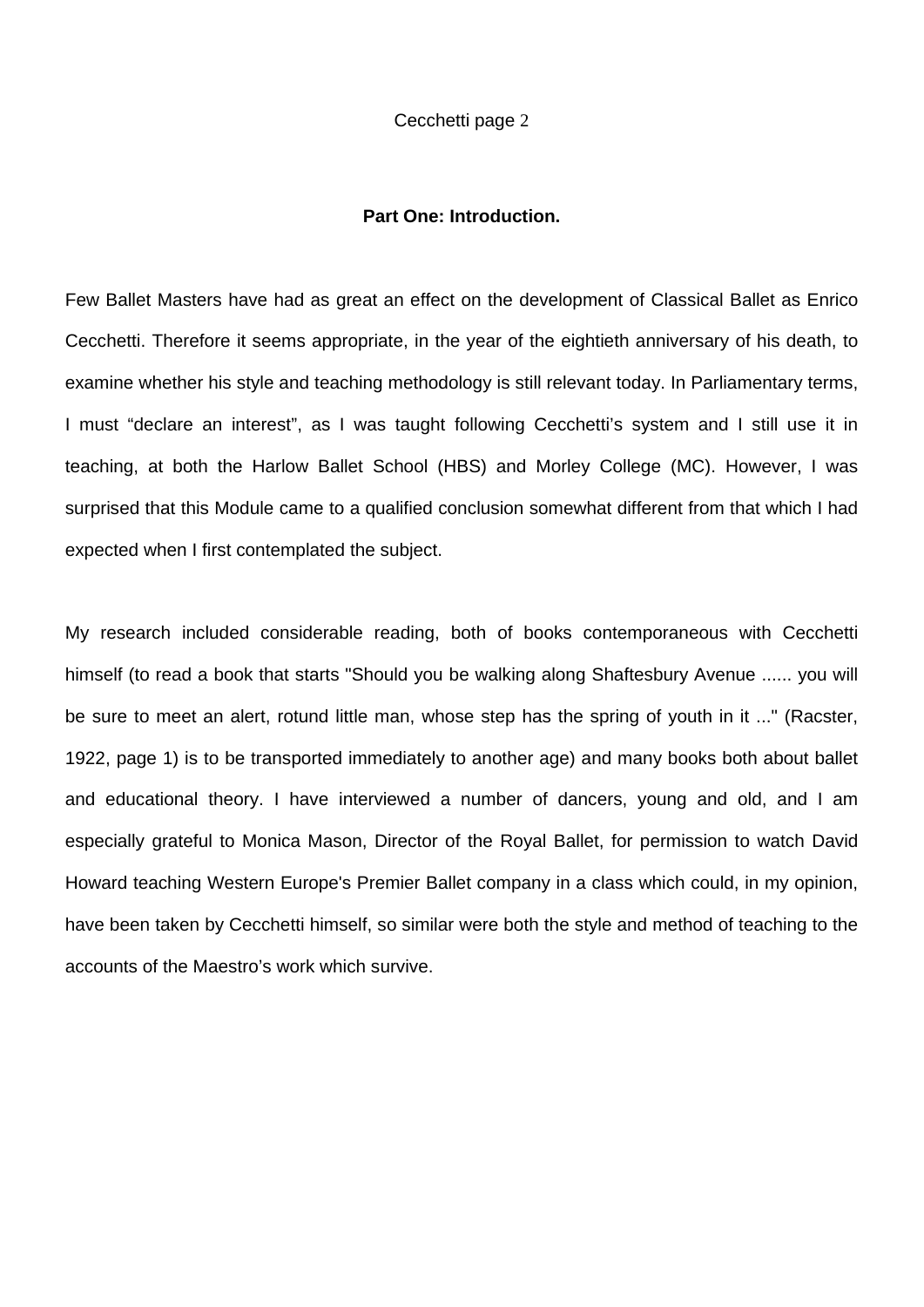#### **Part Two: Who was Cecchetti and why are his methods still used?**

Anna Pavlova addresses Cecchetti with the tribute, "when you had finished your brilliant career as the first dancer of your day, you devoted your life to the difficult art of teaching others ....... nearly all who have made a name for themselves ..... at the present time have passed through your hands." (Pavlova, 1922, p vii) The great ballerina was hardly exaggerating. Cecchetti had been among the foremost technicians of his day, as anyone who has tried to tackle the original choreography of solos such as the Bluebird in Petipa's "Sleeping Beauty" knows. He went on to be Ballet Master at the Imperial Theatre in St. Petersburg during the first real golden age of ballet in the last years of the nineteenth century. When Serge Diaghilev wanted to bring his "Ballets Russes" to Paris in 1909, some leading dancers, including Pavlova and Nijinsky, refused to leave Russia unless Cecchetti was engaged to give them their daily class. After the First World War, Cecchetti settled in London, opening his own school "first at Maiden Lane, off The Strand, and then at 160, Shaftesbury Avenue" (Clarke, 1962, p40). During this time the *Manual of Classical Theatrical Dancing*, widely regarded by Cecchetti teachers as "The Bible", was compiled by publisher and balletomane, Cyril Beaumont and Cecchetti's Polish pupil, Stanislas Idzikovsky. In the same year the Cecchetti Society was founded in London, with Cecchetti as President. In 1923, Cecchetti decided to return to Italy, where he became, at the age of 73, Ballet Master at La Scala, Milan, a post which he held until his death (while teaching), five years later.

The committee of the Society, as bereft by the return to Italy of Cecchetti as were the Romano-British when they saw the last of the Legions set sail for Rome, set about codifying the "Cecchetti Method" into a series of examinations and, in 1924, joined with the Imperial Society of Teachers of Dancing (ISTD) (Haskell, 1940 p71). To this day there exists an ISTD (Cecchetti) Syllabus for dance examinations. The list of those who codified Cecchetti's methods included many leading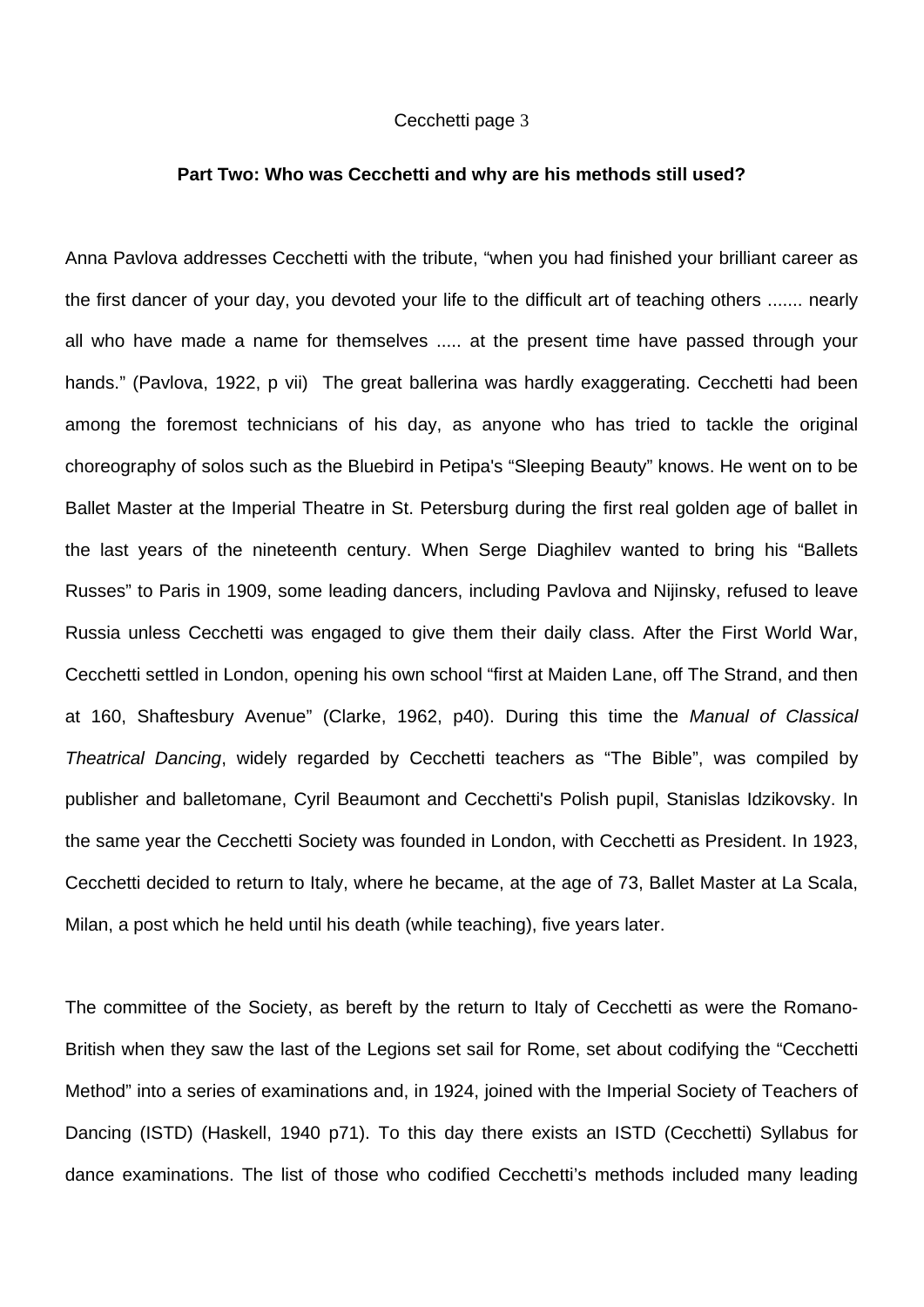dancers, among them Dames Ninette de Valois and Marie Rambert, who founded the Royal Ballet and Ballet Rambert respectively. But one prominent name was missing from that committee - that of Idzikovsky, who co-wrote the *Manual*. It was when Leo Kersley, a pupil of Idzikovsky, explained to me why Idzikovsky had refused to have anything to do with the "Cecchetti Examinations" that the whole course of this research project began to change. Apparently Cecchetti had exploded with the words "when examinations come in the door, theatrical dance flies out the window". On this basis, Idzikovsky taught the Cecchetti method, free from examination pressures, until well after the Second World War and left behind a parallel Cecchetti tradition, which formed the basis of the teaching of some of the most respected ballet masters of the twentieth century. Hutchison Guest and Bennet (2007) refer to this throughout as the "Oral Tradition" of a "precious and all too often misunderstood legacy".

Cecchetti's influence is also valued in Russia : the great teacher, Agrippina Vaganova, acknowledged this in the formation of the method she created and which bears her name. For instance : "Cecchetti taught the dancer to rise on the pointes with a little spring, which teaches the concentration of the balance of the body in one spot" (Vaganova, 1946, p109). This is an example of Cecchetti's use of natural balance – and this method of springing onto pointe is still being taught at the HBS and in pointe work classes at MC. There is no doubt whatsoever that Cecchetti was a charismatic teacher : Pavlova again, with an apparently typical lack of understatement! "Guard, dear Maestro, the sacred fire burning at the altar of our Great Goddess (Terpsichore) and teach your pupils to treasure the divine sparks!" (Pavlova, 1922 p.vii). Alex Moore (2004, pp51ff) is scathing about charismatic teachers, claiming, *inter alia*, that an over-reliance on the relationship between teacher and pupil leads to a subsequent, if not consequent, under-reliance on technique. However, there can be no doubt that Cecchetti himself put an immense value on technique which is reflected in the system he bequeathed to the ballet world.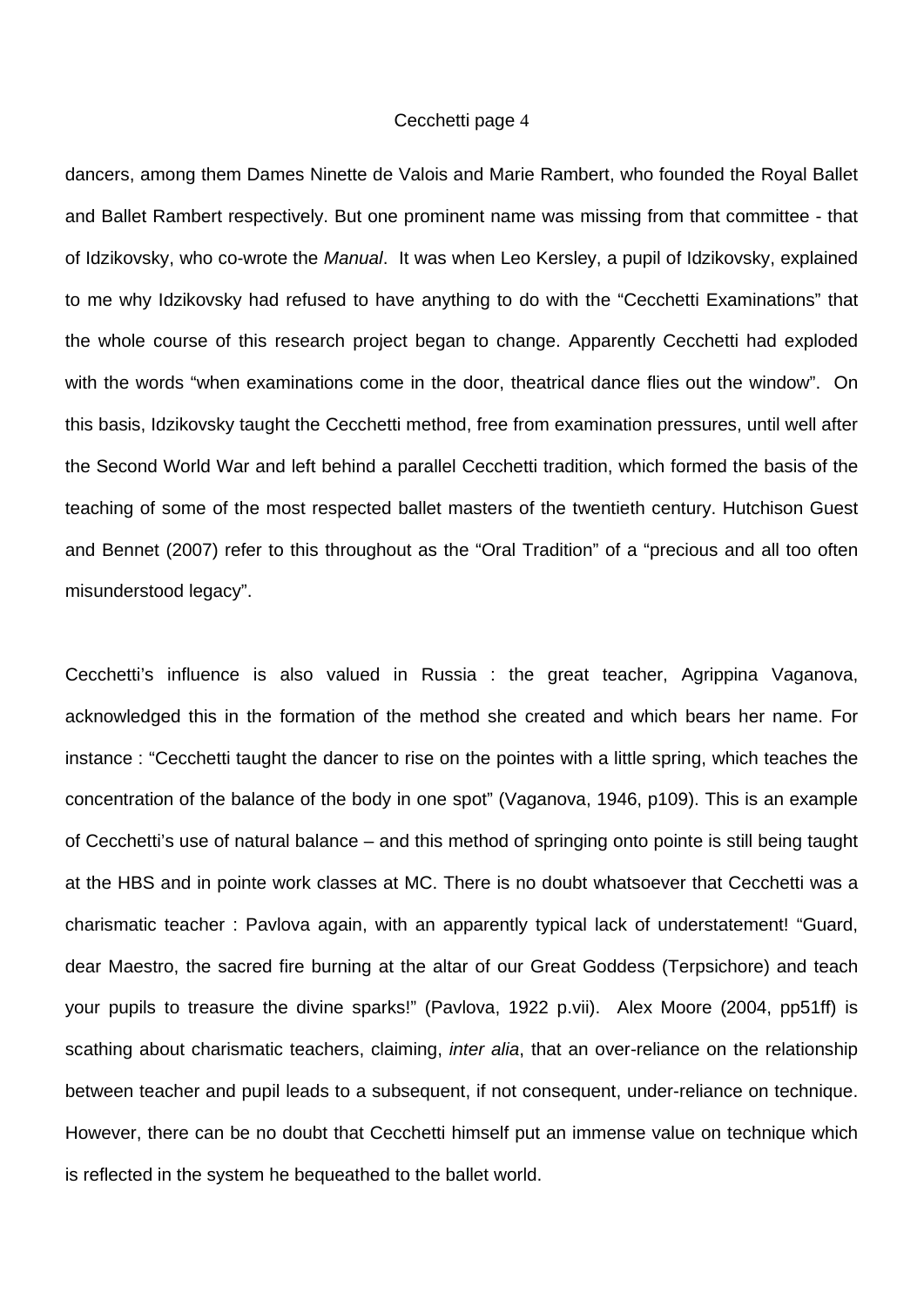#### **Part Three: The "Cecchetti Method" and teaching methodology.**

Hutchison Guest and Bennet, (2007, p14) claim that "Cecchetti should be thought of only as a teacher of classes of perfection", basing this on the fact that the *Manual* focuses on the work he did teaching what would nowadays be called "professional classes" in London. However, Cecchetti's Russian work and the time he spent as Ballet Master of the School of Ballet in Warsaw, about which Idzikovsky, a Pole, would have known intimately, (Racster, pp 192 ff) contradicts this theory as do the three years he spent retraining Pavlova in the very basics of ballet (Racster, pp211 ff and de Valois, 1957, p46).

Therefore, in order to establish whether it is a suitable method to use as the basis for the teaching of adults, I intend to shine the torch of modern educational theory on Cecchetti's methodology as passed by Idzikovsky to my first teacher, Leo Kersley. For the purposes of the remainder of this Module, I shall refer to this as "The Method".

Speaking of his methods in 1921, Cecchetti himself writes (*Manual*, pp7-8 – my translation),

 "(my system of teaching) dance develops every joint and every muscle according to its most natural function, with perfect harmony and constant natural balance. At the same time as raising the spirit, it moulds gestures, positions and movements not by going against nature, but only following the rules of a silent form of poetry and the rhythm of the music."

By contrast, many other ballet teaching methods state that a pupil must be able to perform one set of exercises to the satisfaction of an examiner before being able to pass on to the learning of another set of exercises. This, while totally in keeping with current practice throughout state education in Britain, places a strait-jacket around the possibilities open to an adult who may be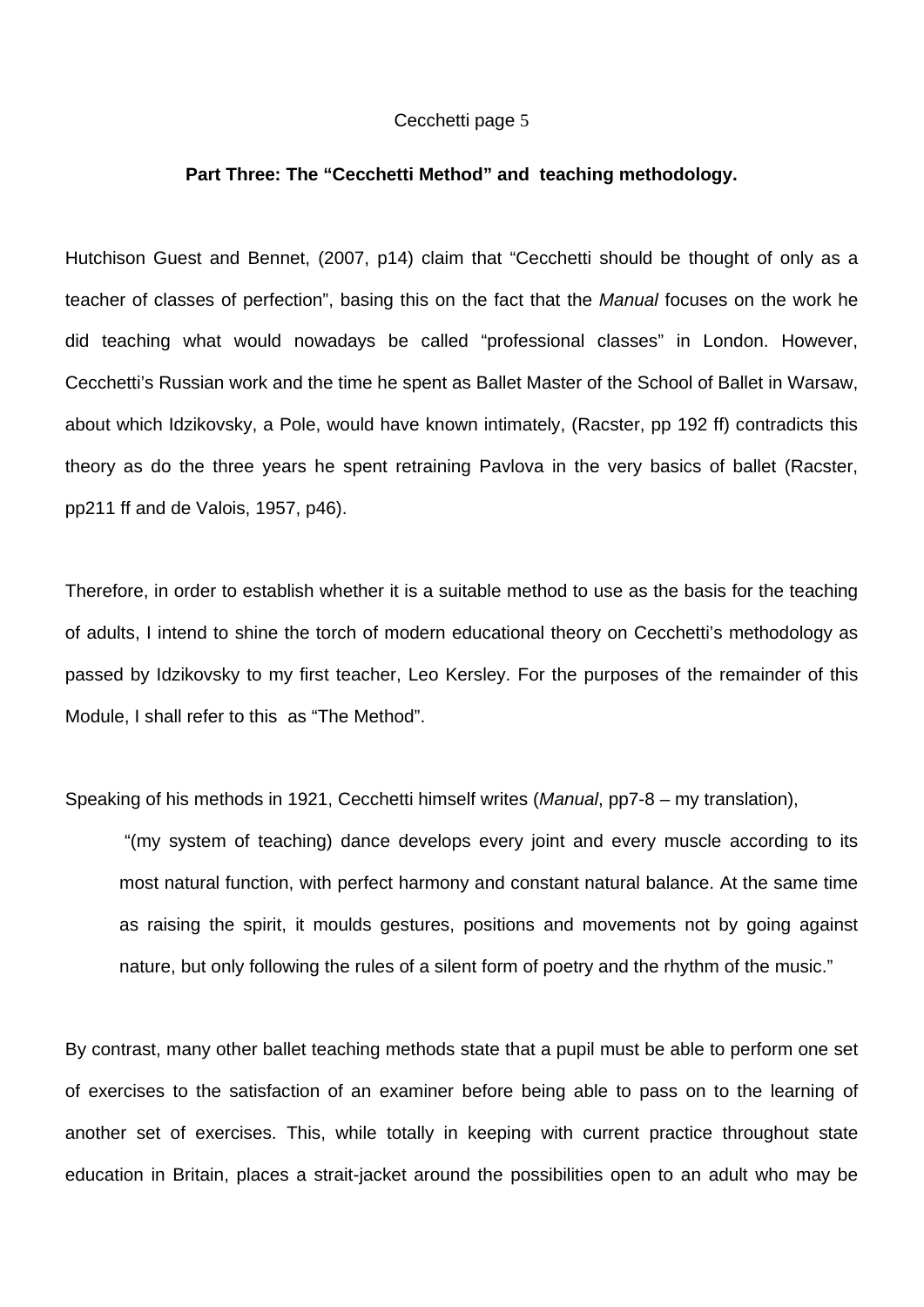dancing for the joy of movement or for the great increase in health and fitness that dance can bring. *(see CD : interviews Elaine and Pat).* 

The basic difference between Cecchetti's methodology and many other approaches to dance teaching can be summed up in one sentence: the Cecchetti approach is more holistic. The dancer's own physiognomy is gently but inexorably trained and taught to develop and achieve, in the Maestro's words, "the amazing beauty of the human body" (*Manual* p7). Nothing external is imposed – the development comes from inside. This is in total contrast to those whose methodology implies that there is only one way to do a particular exercise.

Vaganova, again, agrees with Cecchetti: "The achievement of full co-ordination of *all movement of the human body (my italics)* will enable the dancer to infuse ideas and moods into the movements, that is, to give them that expressiveness that is called artistry" (Vaganova, 1946 p161). This "development from inside" at one's own pace may well contribute to the great joy that adults obtain from dancing in classes taught using the Method and certainly contributes to the dancers' safety and lack of injuries that might have been caused during classes.

The Appendices subject The Method to the spotlight of modern Educational Theories. In the first, I have attempted to produce a Taxonomy, based on the psychomotor version of Bloom's Taxonomy (Bloom, 1956) produced by Dr Anita Harrow in 1972. There is a huge similarity of approach here. The Method looks at a body as it is and attempts to make from it the best possible dancer, just as the Taxonomies look to see the latent potential within every pupil.

The second is a case study, taking the dancing experiences of Mrs Sheila Wedgwood and placing them within the experiential learning of David Kolb and coming to the conclusion that The Method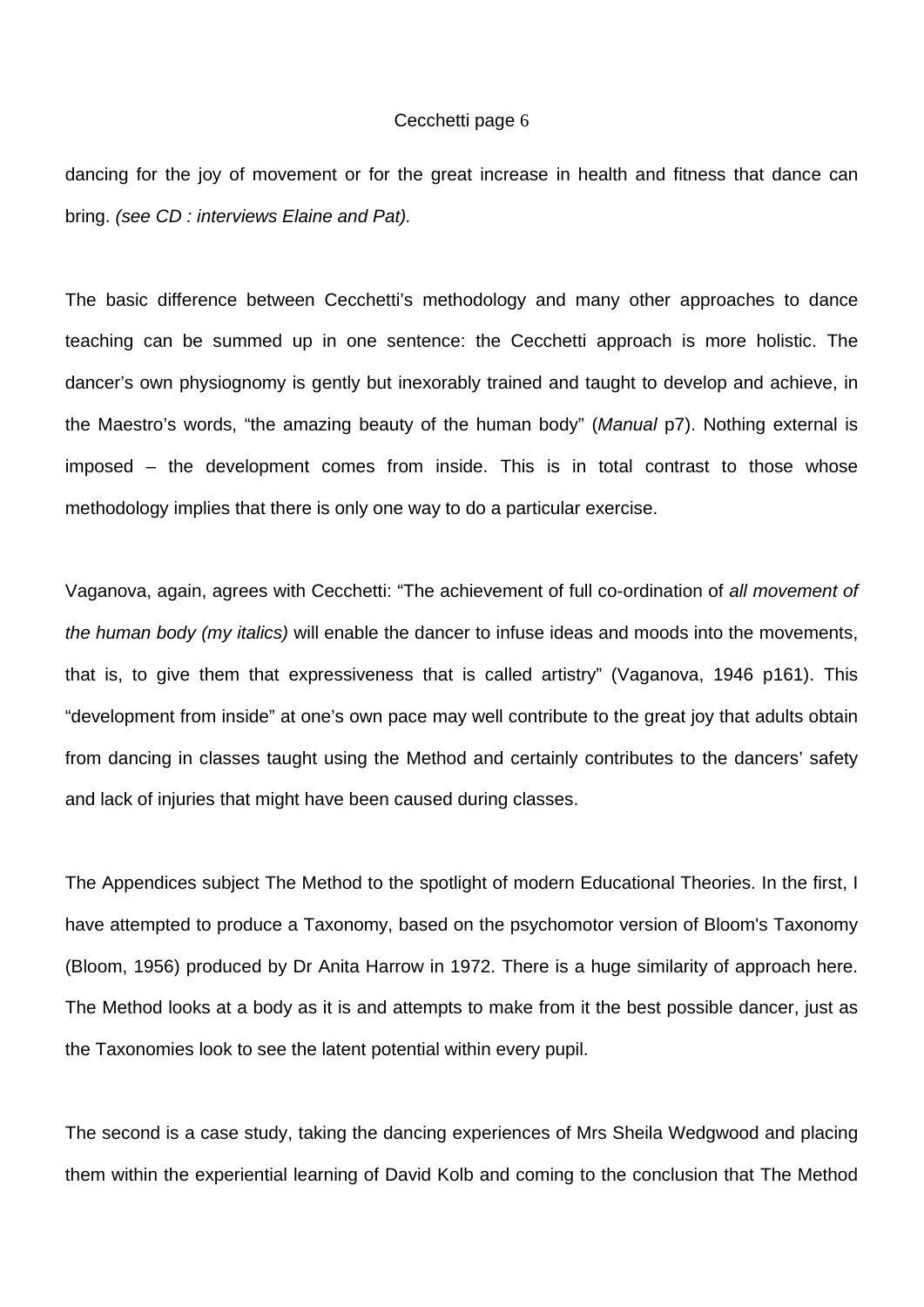provides the perfect chance for Mrs Wedgwood to develop at her own pace within the inspirational framework of Virtuous Spirals it provides.

The third is taken from an actual lesson, showing how Brookfield's Lenses give the chance for learners to improve by Self, Tutorial, Expert and Peer Assessment and Guidance. Moreover, Brookfield (1991, pp 43/4, paraphrase) also notes that adult learners feel the need to be challenged and that they gain confidence and a sense of satisfaction from "surviving" these experiences. Again, the Method is ideally suited to providing these challenges, not in confrontational way, but in a way guaranteed to give every member of the class a feeling of having achieved and made progress in the performance of a set exercise or *enchaînement*. Cecchetti's description of ballet as "Theatrical Dance" underlines the way in which he expects his dancers to transcend the "fourth wall" (the front wall of the dance studio perceived as a theatre's proscenium arch) and perform to an imaginary audience in every lesson.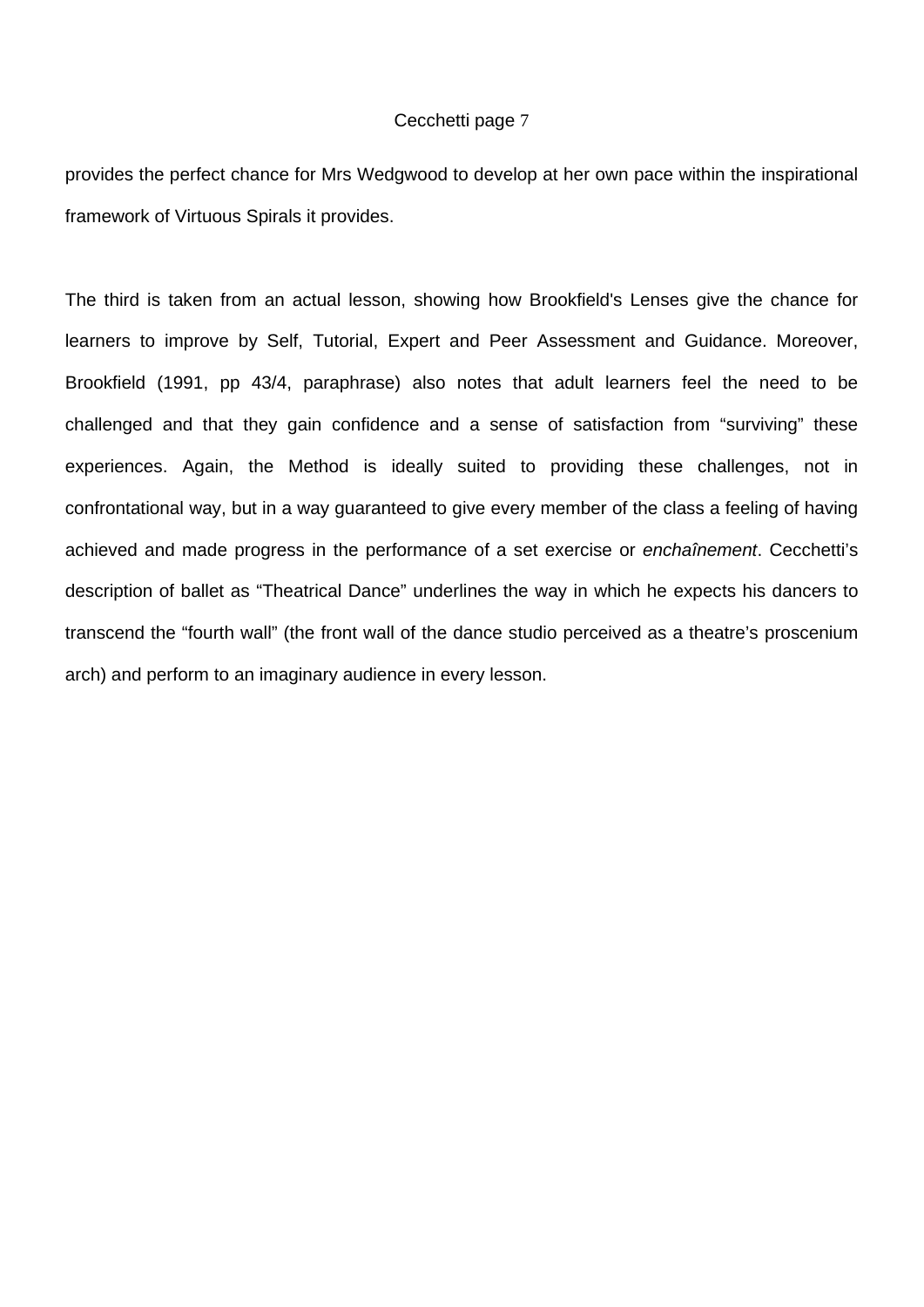#### **Part Four : The Turning Point.**

There can be little doubt that Jerome Bruner would recognise Cecchetti as a Humanist teacher, as his teaching was always centred on the individual dancer, his methodology still focuses on raising the self esteem of the performer and he was always concerned with the fulfilment of an individual dancer's potential. Equally, Cecchetti himself would have been said to teach using continuous formative assessment and feedback, had these terms been in use in his lifetime. With this system of developing the abilities of the body until it becomes a finely tuned instrument, he taught many of the greatest dancers of his day, including Pavlova. Fortunately, we have an insight into those lessons in Cecchetti's own words. "I could not give her her soul or her inspiration, but I could give her …. a technique, which assisted her in expressing herself more fully." Here we see Cecchetti, faced with a potentially great ballerina, training her to express herself in "an art, prompted by genius … (with) … a passion for perfection that stopped at nothing" (all quotes, Racster, pp212-3).

It is at this point that the interviews with Jessica and Dawn Powell must be examined. Jessica came to the Harlow Ballet as a Cecchetti Scholar – one of the élite of the ISTD (Cecchetti Branch). For some time, she continued to dance (with our full blessing) at the ISTD, where she was being taught to pass the Cecchetti Examinations and with us, where she was getting the full benefit of The Method. Jessica and her mother, Dawn, comment on the fact that all expression was taken out of the examination work and that the lessons were taught "parrot fashion", simply to learn to perform a series of exercises well enough to persuade examiners of the technical competence of the student. It is worth playing these two interviews, as they point up the way in which all the expressivity which Cecchetti himself insisted on from Pavlova (and which Vaganova reinforces) has been drained from the examination system named after him.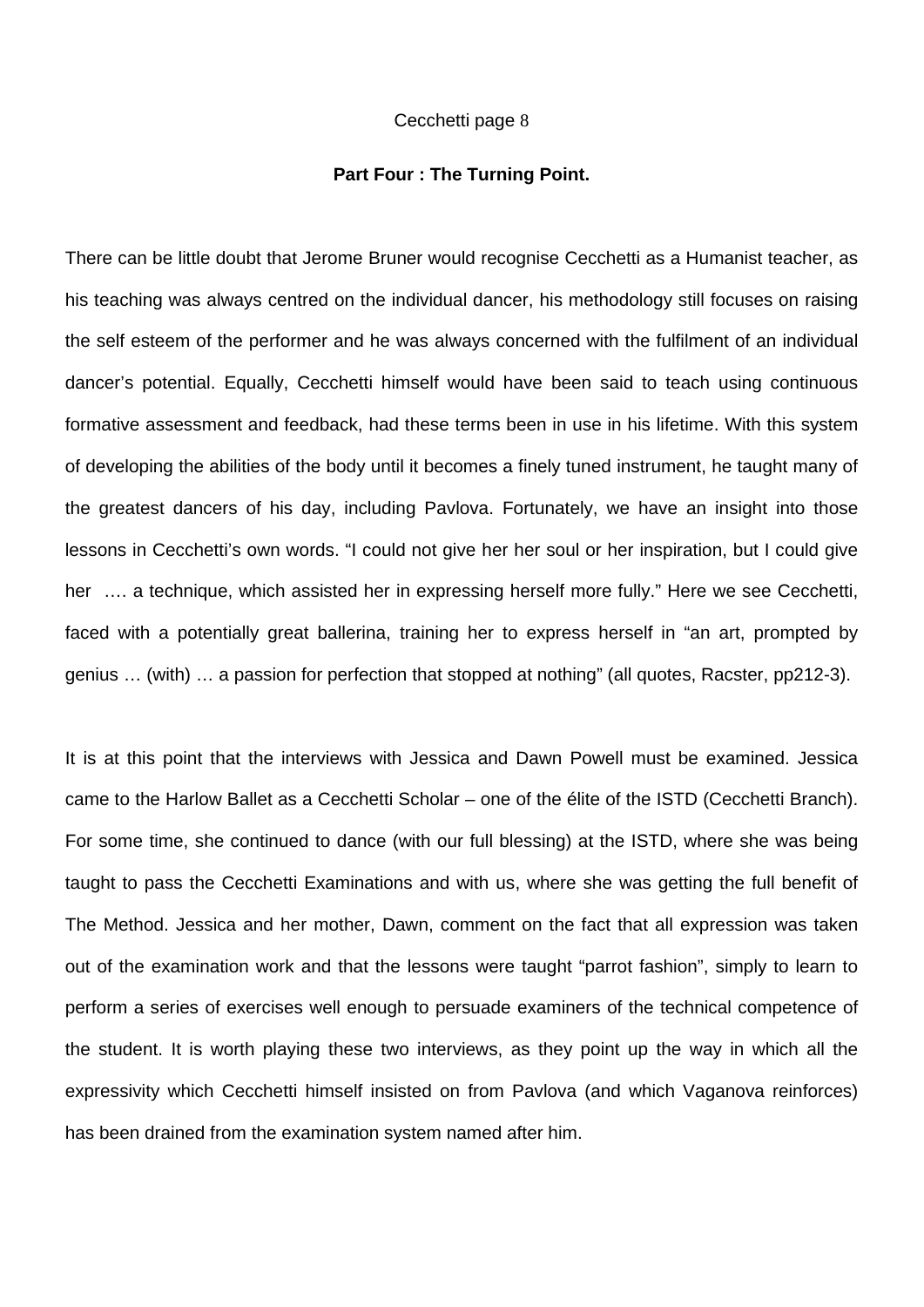Shortly after recording the interviews with Dawn and Jessica, Leo Kersley told me how Cecchetti had refused to have any part in the work done by the Cecchetti Society to codify the Method into an examination syllabus in the 1920s. This was already causing me to feel that my conclusions were going to turn out very differently from those I had expected when starting this research. The "moment of truth" came at the end of the Summer Intensive Course at Morley College in July of this year. A guest teacher (who has agreed to be quoted but does not want to be identified for obvious reasons) congratulated me on the grace and presentation of the pupils from one of my classes who had just performed an exercise. I commented that the beauty of the arms and their expressive dancing was due to the system I taught – and "*comme un amoureux, qui n'osant pas parler à celle qu'il aime, en parlera à tous ceux qu'il rencontre" (*Uytterhoeven, 1966), I launched into a paean of praise of Cecchetti and The Method. "You have to be joking," she said, "The Cecchetti Syllabus is so dull!".

With these three pieces of evidence, it became obvious that what is being taught in some dance schools offering the syllabus are Cecchetti's exercises without the Cecchetti style and methodology that makes the system so accessible, so flexible and so suitable for adult learners. The fact that the HBS, which has followed Idzikovsky's teaching methods for nearly fifty years, can boast alumni who have reached the very top of a number of the world's greatest ballet companies and has a constant stream of young dancers who go on to professional schools and training is also proof positive of the effectiveness of The Method for teaching young dancers.

So where does the amazing success of dancers studying at Morley College and gaining Open College Network (London Region) (OCNLR) qualifications, which have led them, as mature, part time dancers, to gain entrance on to full time Higher Education Courses to study dance, fit into this framework? The answer is simple, if controversial : they have been taught using a system of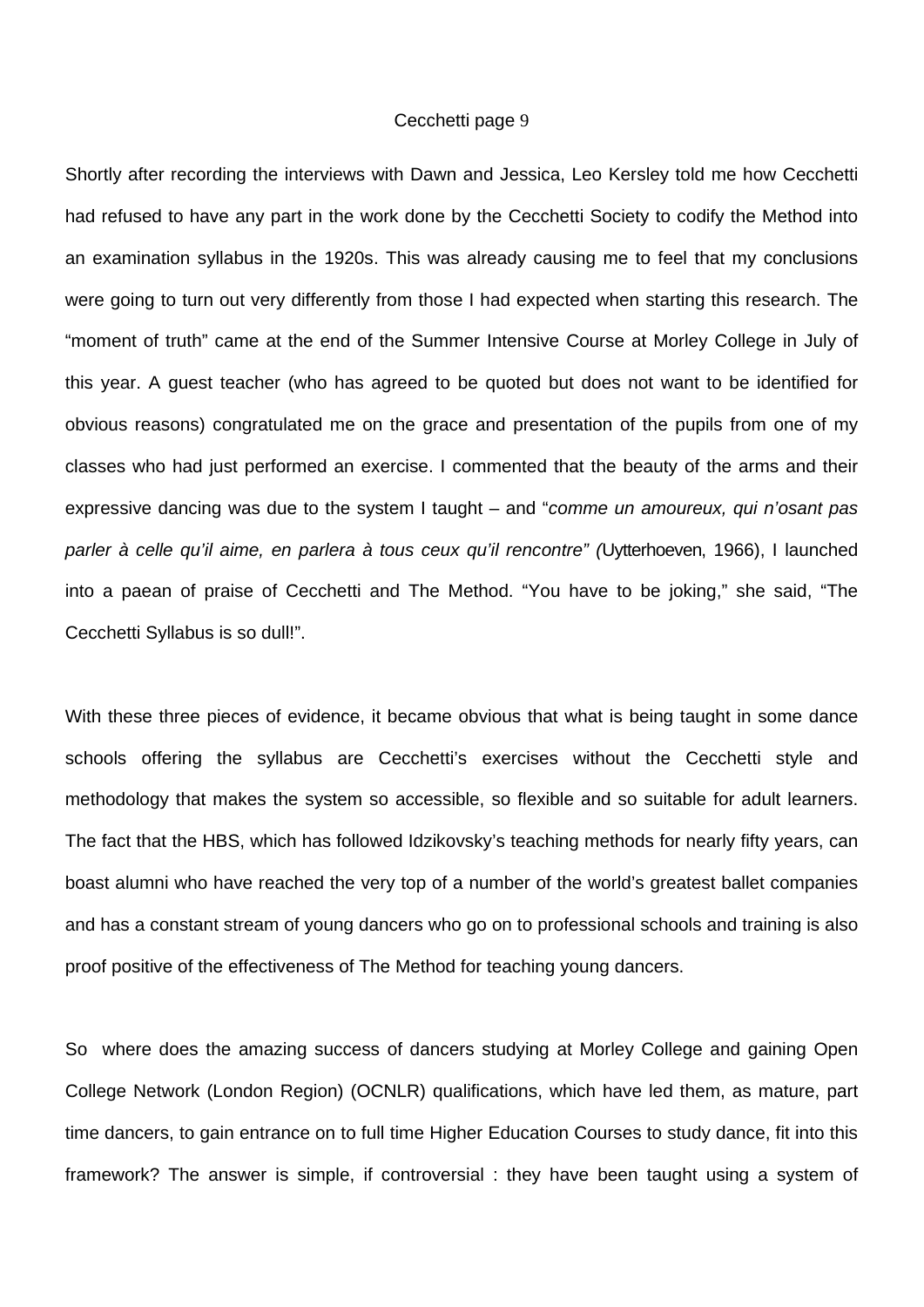teaching which has now fallen into desuetude in the majority of schools in this country - the system by which I was taught, at Preparatory, Public and Ballet schools half a century ago. This claims that if you teach a pupil enough about a subject, they will be able to pass any examination and if you teach the pupil to love the subject, they will love it all their lives. Dancers trained using The Method have great success - but when it is placed in the strait-jacket of only being used to teach pupils to pass examinations, it loses its life force and students, parents and teachers alike find it "dull". How Paul Black and Dylan Wiliam would have loved Cecchetti!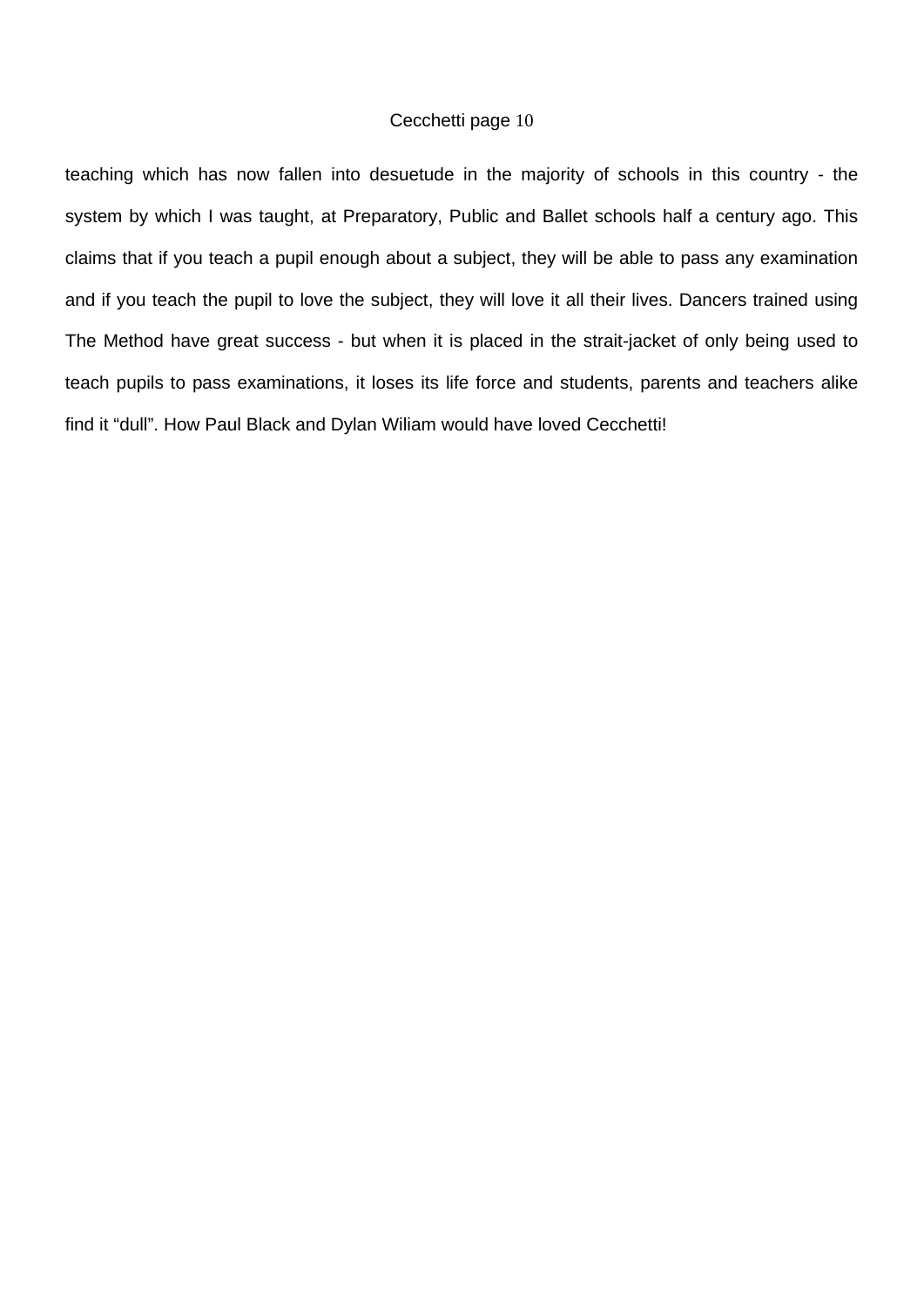#### **Part Five : Conclusions and Postscript.**

Therefore, far from reaching the conclusion that I had imagined when I set out on this piece of research (which might well have been the unqualified answer "yes"!), a huge qualification has come out of the three months of reading and research. I cannot but agree with William Blake (1800/3, line 5) that "A robin redbreast in a cage puts all Heaven in a rage", although my conclusion will draw charges of sedition from the I.S.T.D. far worse than those that Blake faced in 1803 in front of the Duke of Richmond in Felpham! Without the original style of teaching and methodology, Cecchetti's method just does not seem to work as well (albeit based on a very small sample-base) - but to castigate it as "dull" is very, very far from my own experience and that of my pupils. This makes my "old man's reason" (Blake, line 91) conclude that **the style and the exercises need to be re-united with the "passion for perfection and expression" (Racster, p 218) which was the lynch pin of his teaching, in order for the methodology of Maestro Enrico Cecchetti to be wholly suitable for teaching adult dance students in the twenty first century.** 

By way of an Postscript, I wish to comment on the company class I watched at the Royal Ballet, taken by David Howard, using, as I said earlier, a style so close to Cecchetti's that the Maestro himself would have recognized it. Some years ago, the Royal Ballet went through a very difficult period under a Director who apparently wished to turn it into almost a contemporary dance company. The complaints and problems of the dancers reached even the Council of British Equity and the standard of the classical productions was, at the time, not of the best. Following his resignation, Monica Mason was appointed to head the company. She set about reviving one of the company's greatest assets, the ballets of the great British choreographer, Frederick Ashton, whose work is as steeped in the Cecchetti tradition as anything by the great nineteenth century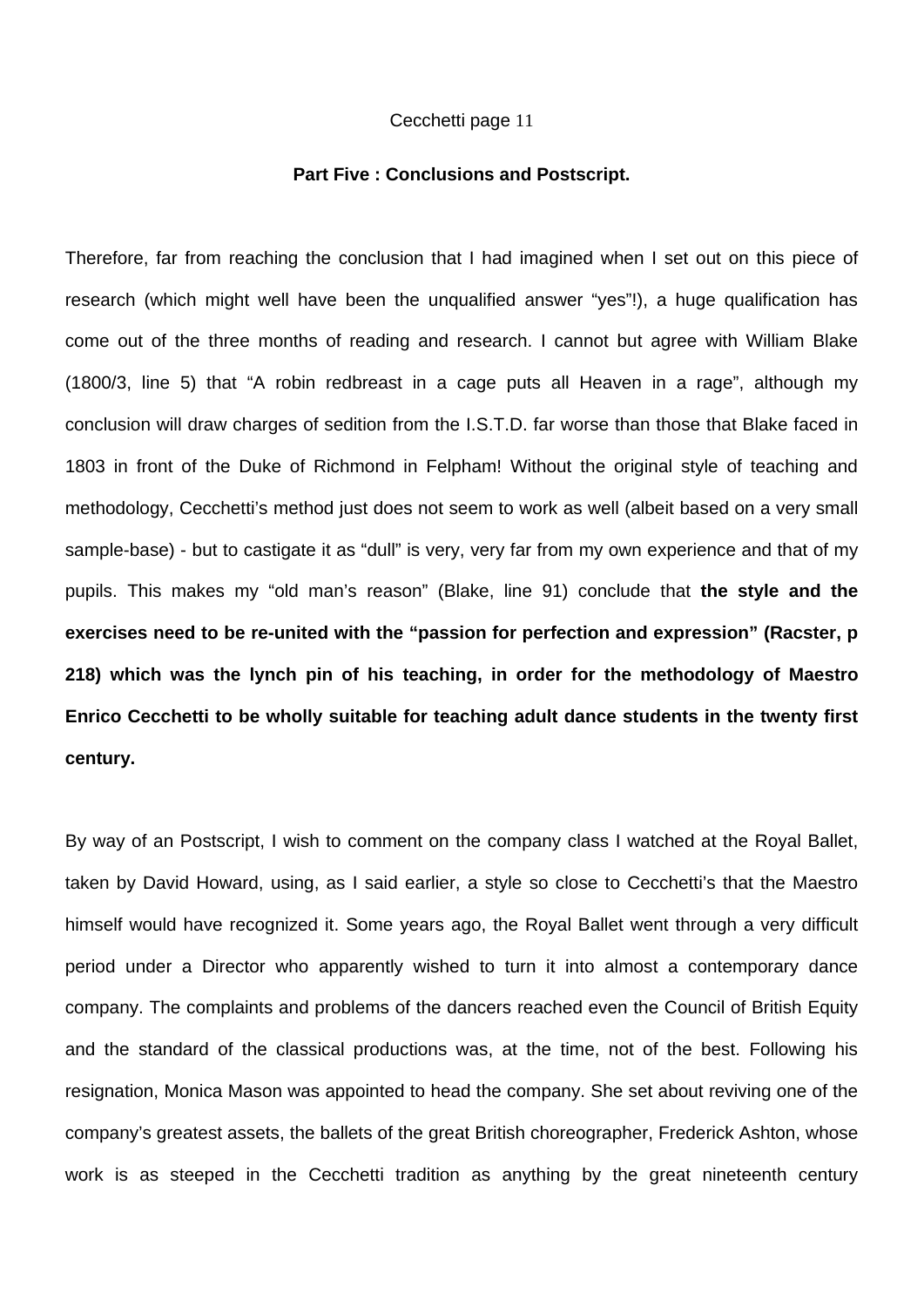choreographers, Marius Petipa and Lev Ivanov. At the same time, teachers like David Howard were hired to give company classes. In my opinion – and it is only an opinion – the standard of the Royal Ballet has never been higher and the *corps de ballet* is certainly among the best, if not the best, in the world. In a tutorial about this essay, I mentioned this to David Knights. With a smile he replied, "Thanks to Cecchetti?".

He was, as ever, right!

(3,000 words)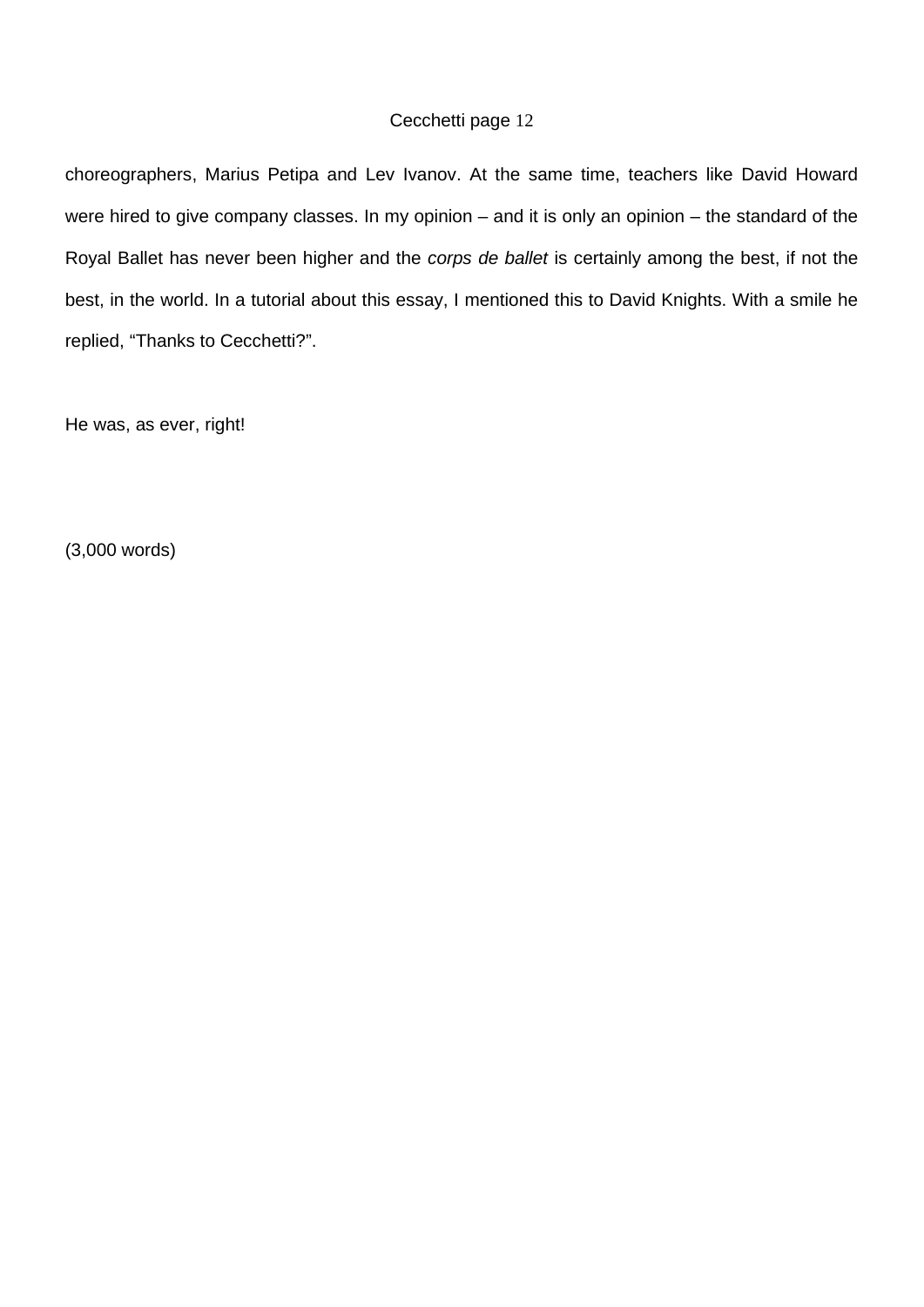### **BIBLIOGAPHY**

I wish to put on record my sincerest thanks to Elaine Andrews, librarian extraordinary, committed dancer and inspirational balletomane. Elaine has searched current catalogues and back catalogues, finding and obtaining a vast number of books for me (as can be seen from this Bibliography) and allowing me to keep them for inordinate lengths of time to enable them to be read, referenced and - eventually - returned, some I fear to gather dust until they are remaindered having been used only once! To have been able to ring Elaine with an ISBN number and know that the required book would probably be put in my hand within a fortnight has made research a great pleasure, especially to a mature student who much prefers reading to using the internet as a reference! Thank you, Elaine.

**Author** : Beaumont, Cyril W and Idzikovsky, Stanislas

**Date of publication :** 1922

**Title :** *A Manual of the Theory and Practice of Classical Theatrical Dancing (Classical Ballet) (Cecchetti Method)* 

**Publisher :** C. W. Beaumont, London

**Authors** : Black, P.J. and Wiliam, D **Date of publication :** 1998 **Title :** *Inside The Black Box*  **Publisher :** King's College, London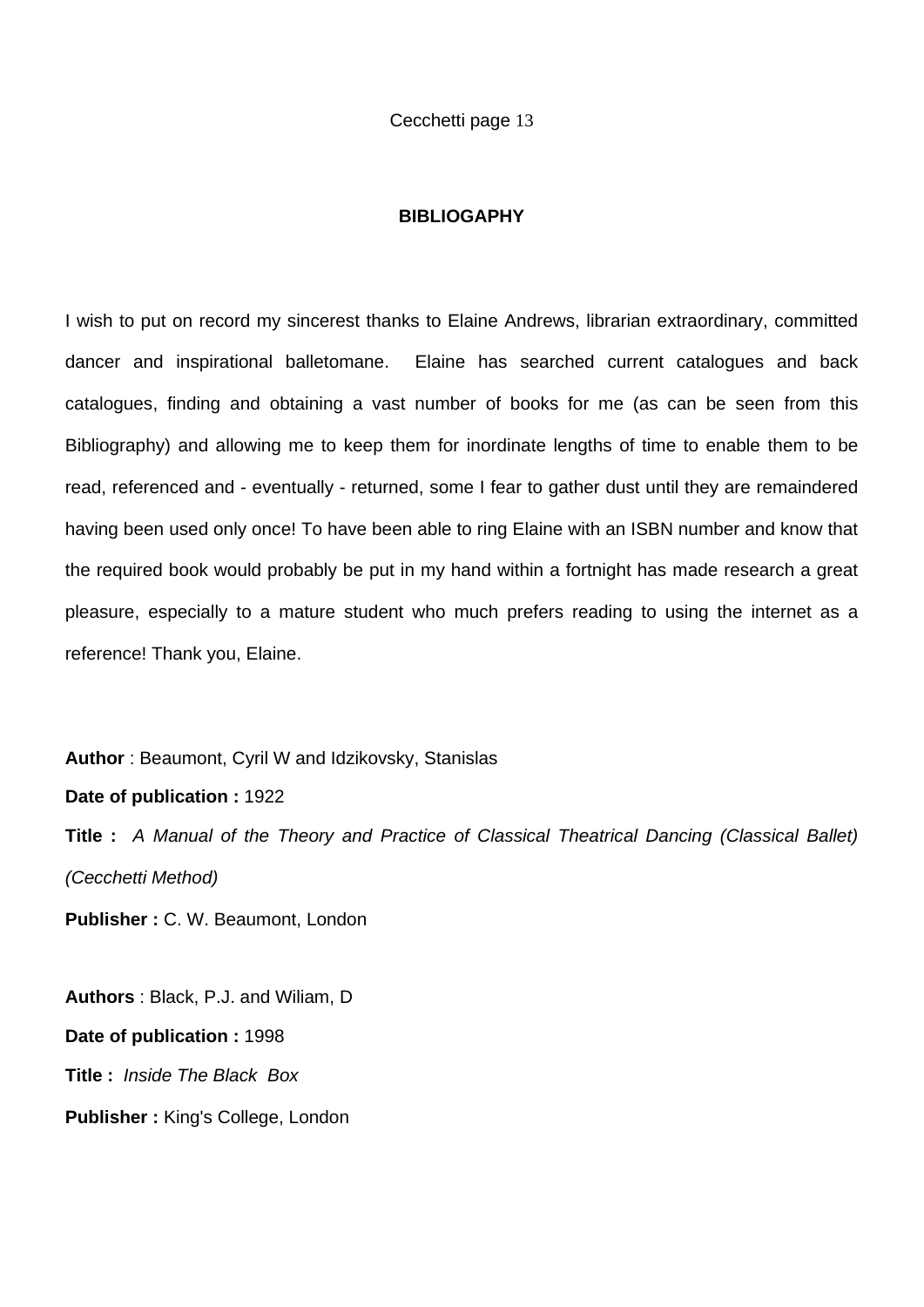**Author** : Blake, William

**Date of publication :** 1863 (written between 1800 and 1803)

**Title :** *Auguries of Innocence* 

**Publisher :** This poem was first published by Alexander Gilchrist (Macmillan and Co., London, in two volumes) in *The Life of William Blake (Pictor Ignotus)*. *Auguries of Innocence* is Volume II, page 94. It was edited from a manuscript generally thought to have been written by Blake during his stay at Felpham (1800-3). (see also Kingston, Beryl)

**Author** : Bloom, Benjamin S.

**Date of publication :** 1984

**Title :** *Taxonomy of Education Objectives* 

**Publisher :** McKay, New York, USA

**Author** : Brookfield, Stephen

**Date of publication :** 1991

**Title :** *Facilitating Adult learning: A transactional process*.

**Publisher :** Krieger, Florida, USA

**Author** : Cecchetti, Enrico

**Date of publication :** 1922

**Title :** *Preface to A Manual of the Theory and Practice of Classical Theatrical Dancing (Cecchetti Method)* 

**Publisher :** C. W. Beaumont, London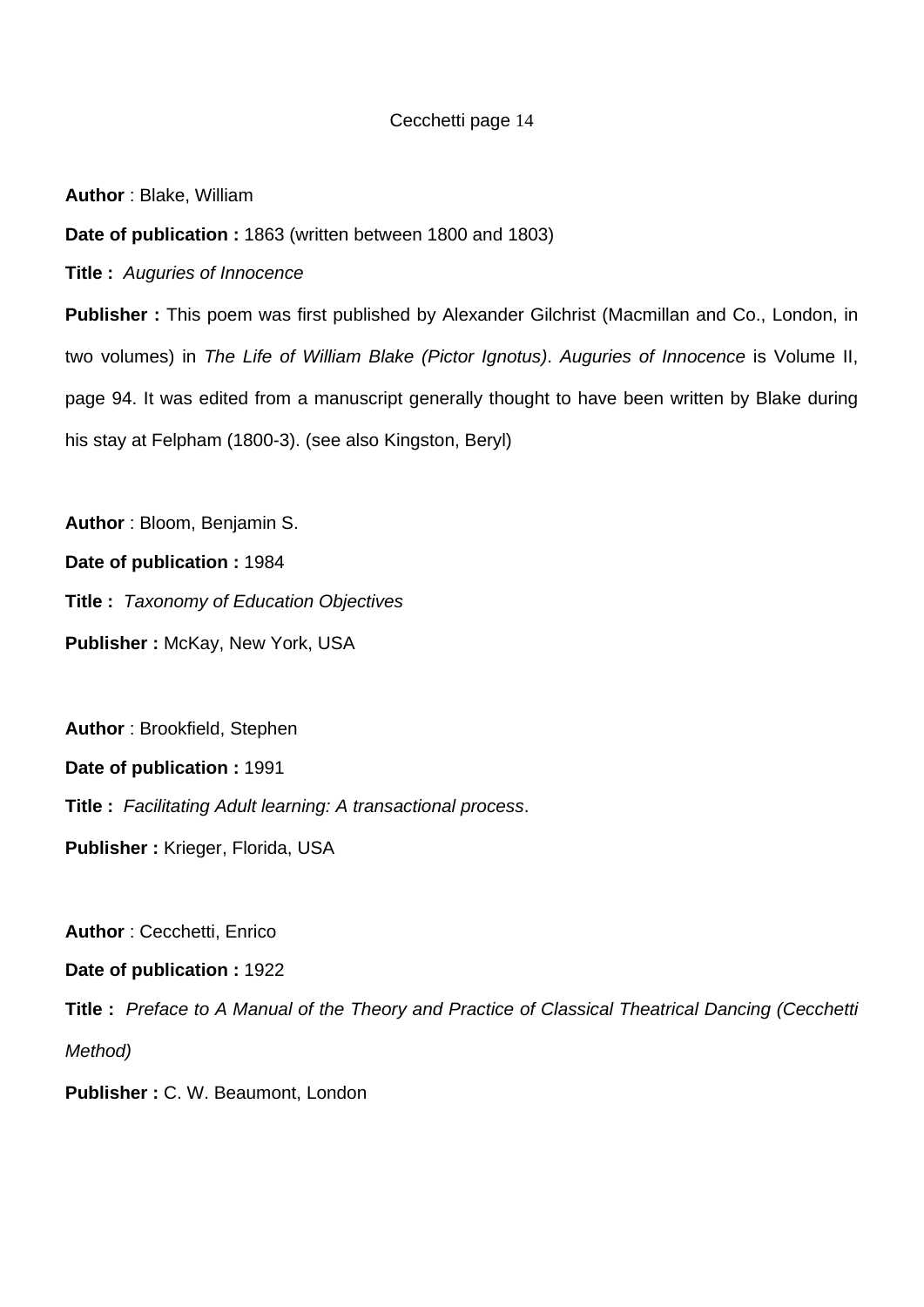**Author** : Clarke, Mary **Date of publication :** 1962 **Title :** *Dancers of Mercury*. **Publisher :** Adam and Charles Black, London

**Author** : Cranmer, Thomas *et al*  **Date of publication :** 1662 **Title :** *The Book of Common Prayer*  **Publisher: Oxford University Press** 

**Author** : de Valois, Dame Ninette **Date of publication :** 1957 **Title :** *Come Dance With Me*. **Publisher :** Hamish Hamilton Ltd., London

**Author** : Harrow, Anita J **Date of publication :** 1972 **Title :** *A taxonomy of the psychomotor domain*. **Publisher :** David McKay Co, New York, USA

**Author** : Haskell, Arnold L. (Ed) **Date of publication :** 1940 a **Title :** *Ballet – to Poland* **Publisher :** Adam and Charles Black, London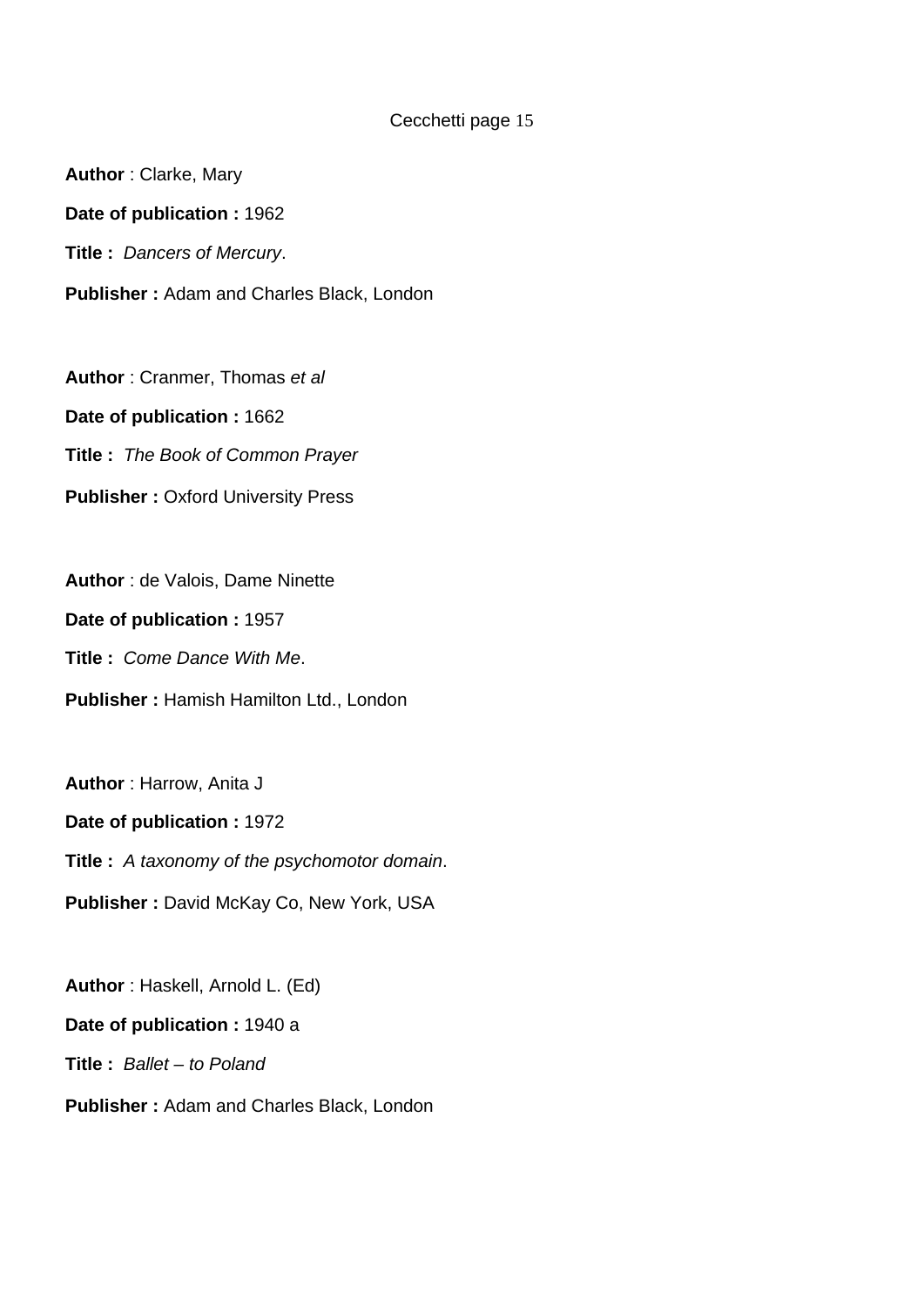**Author** : Hutchison Guest, Ann and Bennett, Toby **Date of publication :** 2007 **Title :** *The Cecchetti Legacy* **Publisher :** Dance Books, Alton, Hants

**Author** : Kingston, Beryl **Date of publication :** 2007 **Title :** *Gates of Paradise* 

**Publisher :** Allan and Busby, London. A fictional but well-researched account of Blake's stay in Felpham, during which time he wrote *Auguries of Innocence.* 

**Author** : Kolb, David A. **Date of publication :** 1984 **Title :** *Experiential Learning: experience as the source of learning and development.*  **Publisher :** Prentice-Hall, New Jersey, USA

**Author** : Moore, Alex **Date of publication :** 2004 **Title :** *The Good teacher : Dominant Discourses in Teaching and Teacher Education.*  **Publisher :** Routledge, Taylor and Francis, London

**Author** : Pavlova, Anna **Date of publication :** 1922 **Title :** *Preface to The Master of the Russian Ballet (The Memoirs of Cav. Enrico Cecchetti)*  **Publisher : Hutchinson & Co, London**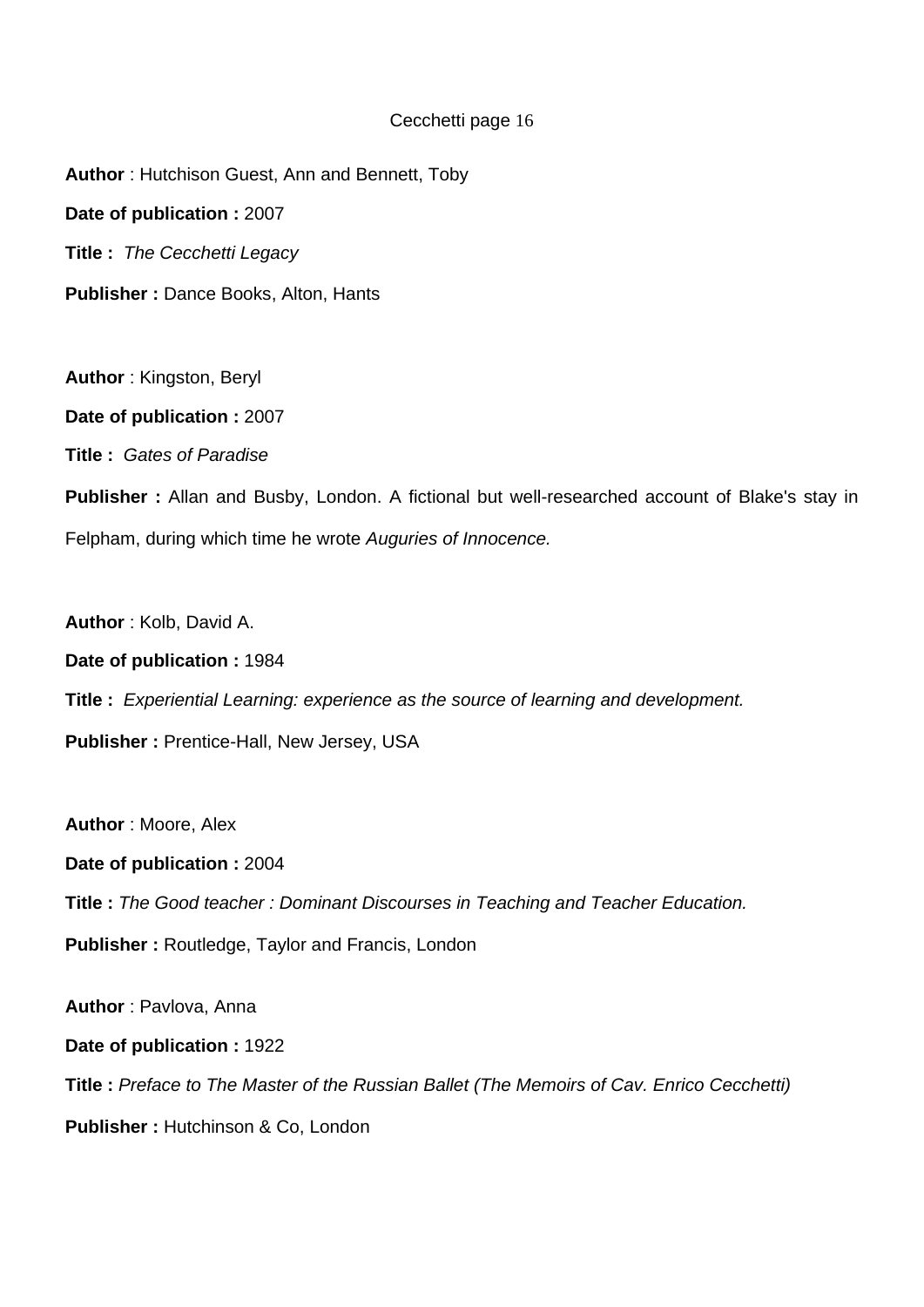**Author** : Racster, Olga **Date of publication :** 1922 **Title :** *The Master of the Russian Ballet (The Memoirs of Cav. Enrico Cecchetti)*  **Publisher: Hutchinson & Co, London** 

**Author** : Uytterhoeven, Pierre (music by Francis Lai)

**Date of publication :** 1966

**Title :** *A Man and a Woman : Film Script* 

**URL :** http://www.imdb.com/name/nm0882683/

**Date Accessed :** 21 September 2008 The quotation translates "like a lover, who, not daring to speak to the woman he loves, talks about her to everyone he meets".

**Author** : Vaganova, Agrippina (translated by Anatole Chujoy)

**Date of publication :** 1946

**Title :** *Basic Principles of Classical Ballet*

**Publisher :** Dover Publications Inc, New York, USA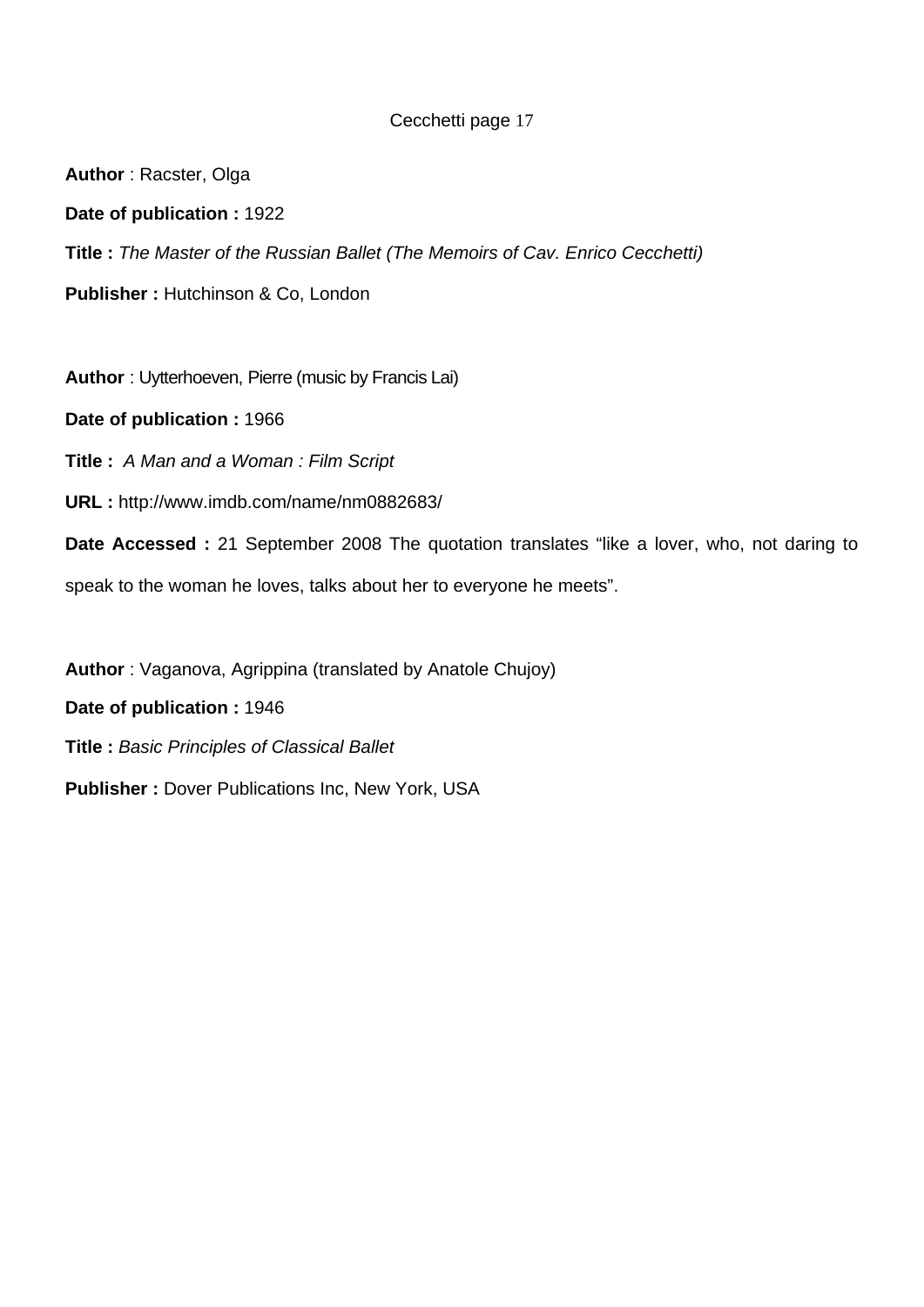

# **APPENDIX ONE**

# **ANITA HARROW'S TAXONOMYOF THE PSYCHOMOTOR DOMAIN COMPARED TO THE CECCHETTI METHOD**

| <b>Bloom/Harrow</b>                                                                                                                                                                                      | <b>Cecchetti/Branwell</b>                                                                                                                                                                                                                                                                                             |
|----------------------------------------------------------------------------------------------------------------------------------------------------------------------------------------------------------|-----------------------------------------------------------------------------------------------------------------------------------------------------------------------------------------------------------------------------------------------------------------------------------------------------------------------|
| <b>Reflex movements: principally movements</b><br>elicited by an outside stimulus                                                                                                                        | The first movements in ballet are, by necessity,<br>based on the outside stimulus of copying the<br>teacher. In The Method, emphasis is put from the<br>first class on music and the beauty of the movement                                                                                                           |
| <b>Basic fundamental movements are the</b><br>first ways in which a human being uses their<br>movement memory: crawling, walking,<br>running                                                             | Many of the fundamental movements in ballet are<br>learned at the barre, but from a very early stage,<br>different movements are put together to enable<br>students to experience the beauty of the art form<br>safely and as naturally as possible                                                                   |
| Perceptual Movements refer to the<br>reactions to outside stimuli, leading to co-<br>ordinated movements                                                                                                 | <b>Outside stimuli</b> can, of course, be provided by the<br>teacher in a classroom environment, but are also<br>provided by visits to watch ballet companies. The<br>Manual (p 20) also suggests "studying the sister arts<br>of mime, music, painting, drawing and sculpture" for<br>these stimuli                  |
| <b>Skilled movements</b> mean what they say :<br>the student has achieved a measure of<br>efficiency in performing a complex series of<br>movements. Dr. Harrow suggests dance as<br>one of these series | Skilled movements in ballet reflect the progress<br>being made and are an exact parallel to Dr.<br>Harrow's fourth domain. The level of skill attainable<br>is ultimately dependent on a large number of<br>factors, but, given time and good teaching, a<br>reasonable degree of skill can and should be<br>attained |
| Non-discursive communication ranges<br>from simple facial and bodily<br>communication, through mime and dance to<br>choreography, the ultimate in non verbal<br>communication.                           | From two different approaches, both Dr. Harrow<br>and Maestro Cecchetti arrive at very similar<br>conclusions, Cecchetti's being that "dance<br>leads to beauty in the soul and beauty in<br>communication" (Manual, p8)                                                                                              |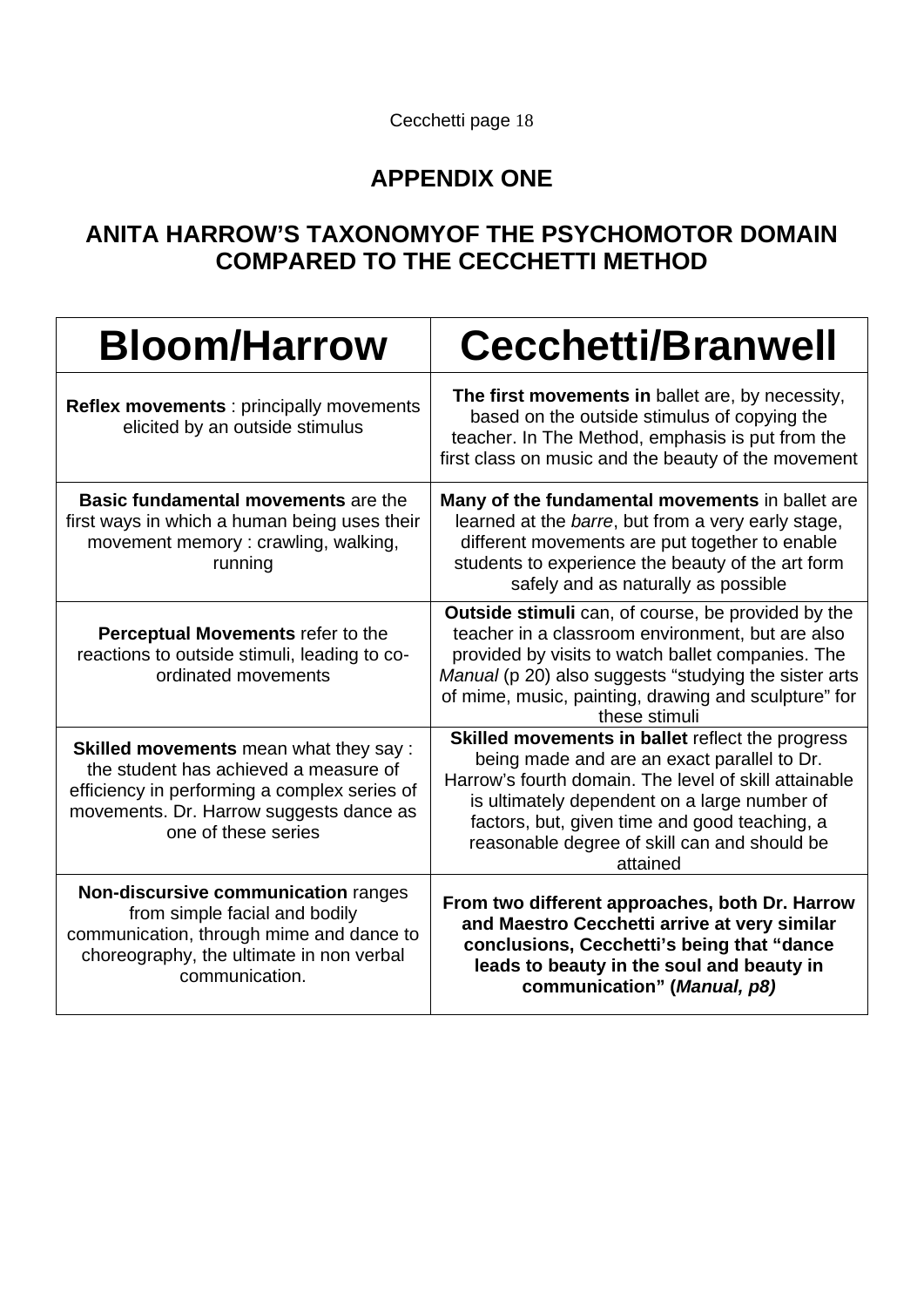# **APPENDIX TWO A CASE STUDY BASE ON THE DANCING EXPERIENCES OF MRS SHEILA WEDGWOOD, WHICH PLACES THEM WITHIN THE "EXPERIENTIAL LEARNING" OF DAVID KOLB**

David Kolb (1984) expounds the theory of Experiential Learning and Virtuous Spirals. The Method relies entirely on the measuring of improvement from class to class (and equally, sadly, in some cases, the lack of improvement). Sheila Wedgwood is a dancer who started dancing at Morley College when she was already "of riper years" (Book of Common Prayer pp 178ff). Her interview is the basis for this single case study.

Sheila had not danced in her youth and had had "no formal training" but she decided on the **Concrete Experience** of trying! She had a burning desire to dance and to know more about dancing and she obviously thought deeply about what she was doing (**Reflective Observation**). The original progressions were tiny, but she was always encouraged and, as these small improvements were noticed and fed back to her, she began to believe that she could actually dance (**Abstract Conceptualisation**). As she began to realise that "there was no such word as 'can't'", she began to throw her heart and soul into simple *adages* and *enchaînements* (**Active Experimentation**). She began to feel music and be able truly to dance to her own slowly expanding abilities. This reinforced her will to work and a second class was added every week. Her love of dance grew and her doctor commented on the remarkable improvement in her health.

She will, of course, never be a professional dancer, but she has gained health, self-confidence and poise - and looks some twenty years younger than I know her to be! A Virtual Spiral, indeed, and one that would not have been possible without the flexibility inherent in The Method.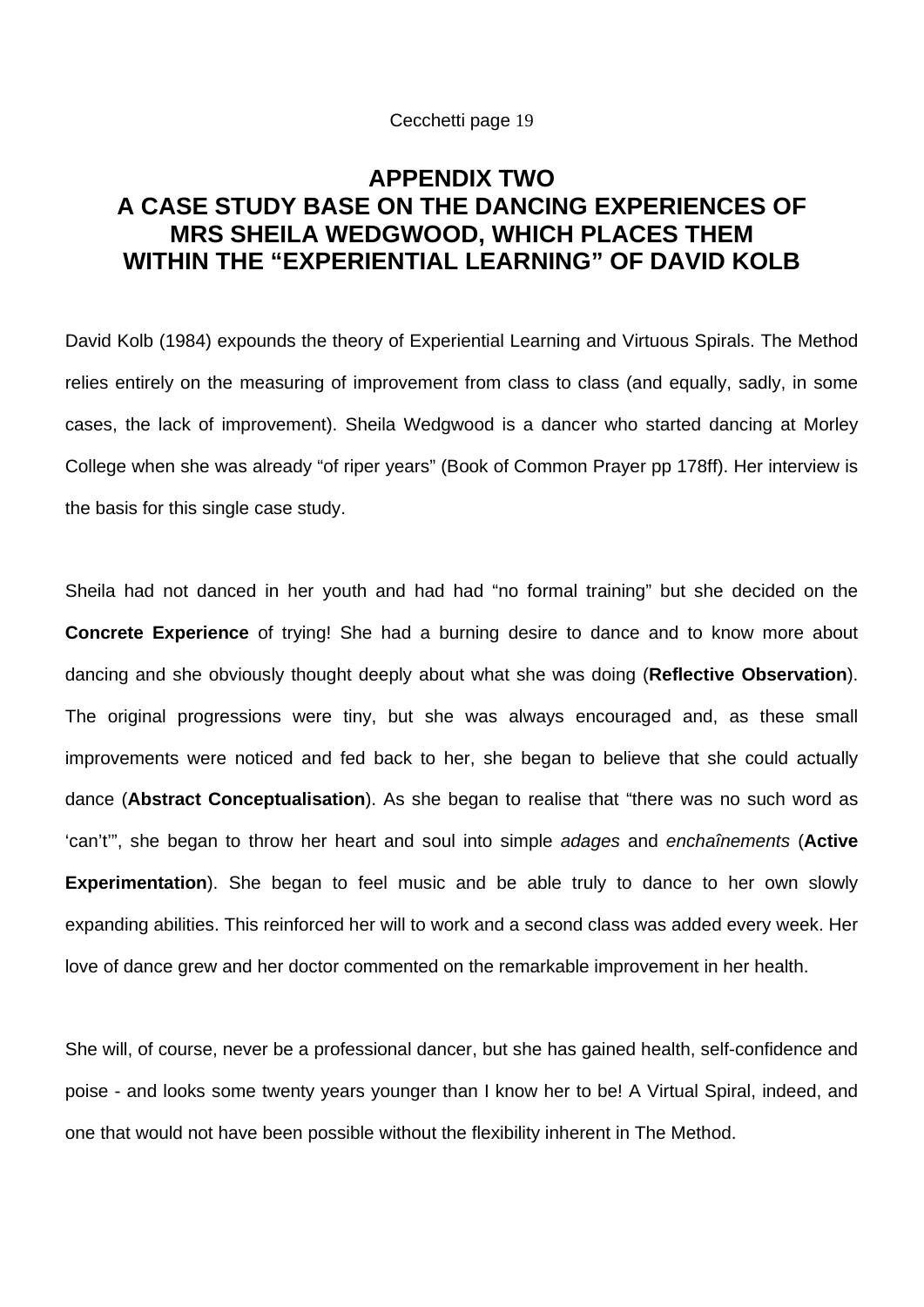# **APPENDIX THREE HOW STEPHEN BROOKFIELD'S "LENSES" GIVE THE CHANCE FOR LEARNERS TO IMPROVE BY SELF, TUTORIAL, EXPERT AND PEER ASSESSMENT AND GUIDANCE**

**As my teaching with adult learners develops, I find that the use of Stephen Brookfield's "Lenses" in conjunction with The Method is of great help to the more advanced among them. In a dance environment, these lenses can be defined as "STEPs" : learners can help themSelves, they can be helped by the Tutor or Teacher, they can consult Experts, through**  Videos, DVDs, or books of dance theory and Peer help is very important and productive. **These "lenses" are included in an actual photograph from a dance teachers' class I gave at Morley College in 2008.** 

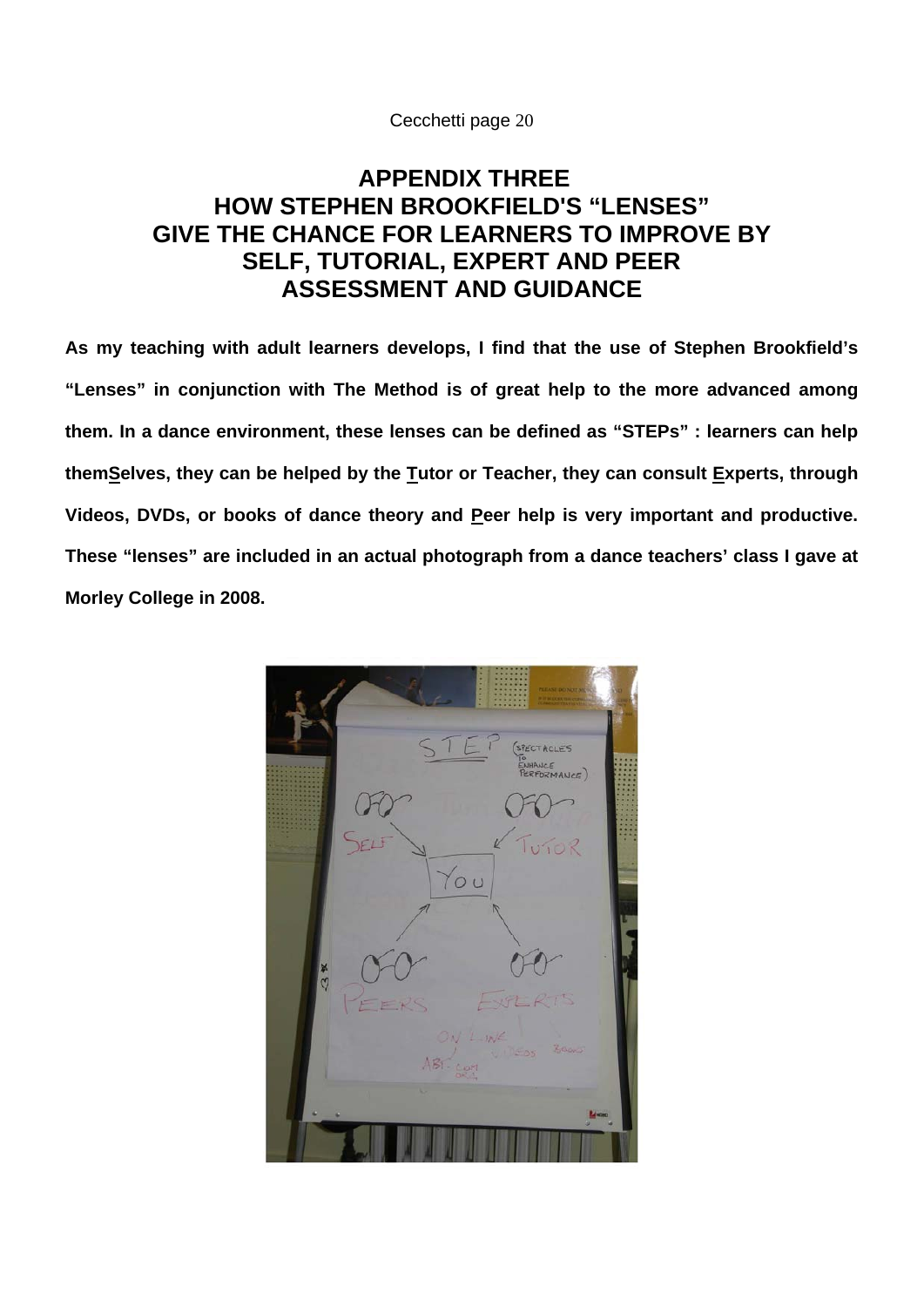# **APPENDIX FOUR :**

# **FINAL PROPOSAL TO DAVID KNIGHTS FOR THIS INDEPENDENT LEARNING MODULE, FOLLOWING SEVERAL WEEKS OF RESEACH**

1. Introduction (what the assignment sets out to do and why) **250 words**

*Explanation of how the Module has changed during the research, introducing the theme that, as a result of considerable reading and talking to dancers and other teachers, my thinking has changed radically from what I set out to research and the conclusions that have come from the research.* 

2. Who was Cecchetti and why are his methods still used? **350 words**

*This is simple and factual - a short biography and a description of the breaking up of the "mainstream teaching" of Cecchetti Syllabus work and the work of Stanislas Idzikovsky in keeping alive the oral tradition and methodology of Cecchetti. Reference will also be made to the charismatic nature of Cecchetti's teaching and both to Alex Moore and an appreciation of Cecchetti's teaching methods - written in 1921!* 

3. A detailed examination of exercises **1,250 words (maybe more!)** used in teaching a Cecchetti class, with reference to general teaching methodology, including Anita Harrow (psychomotor part of Bloom's taxonomy), reflective practice (especially Kolb's "Virtuous Spirals" and Brookfield's "Lenses") and Safe Practice in Dance Teaching for Adults.